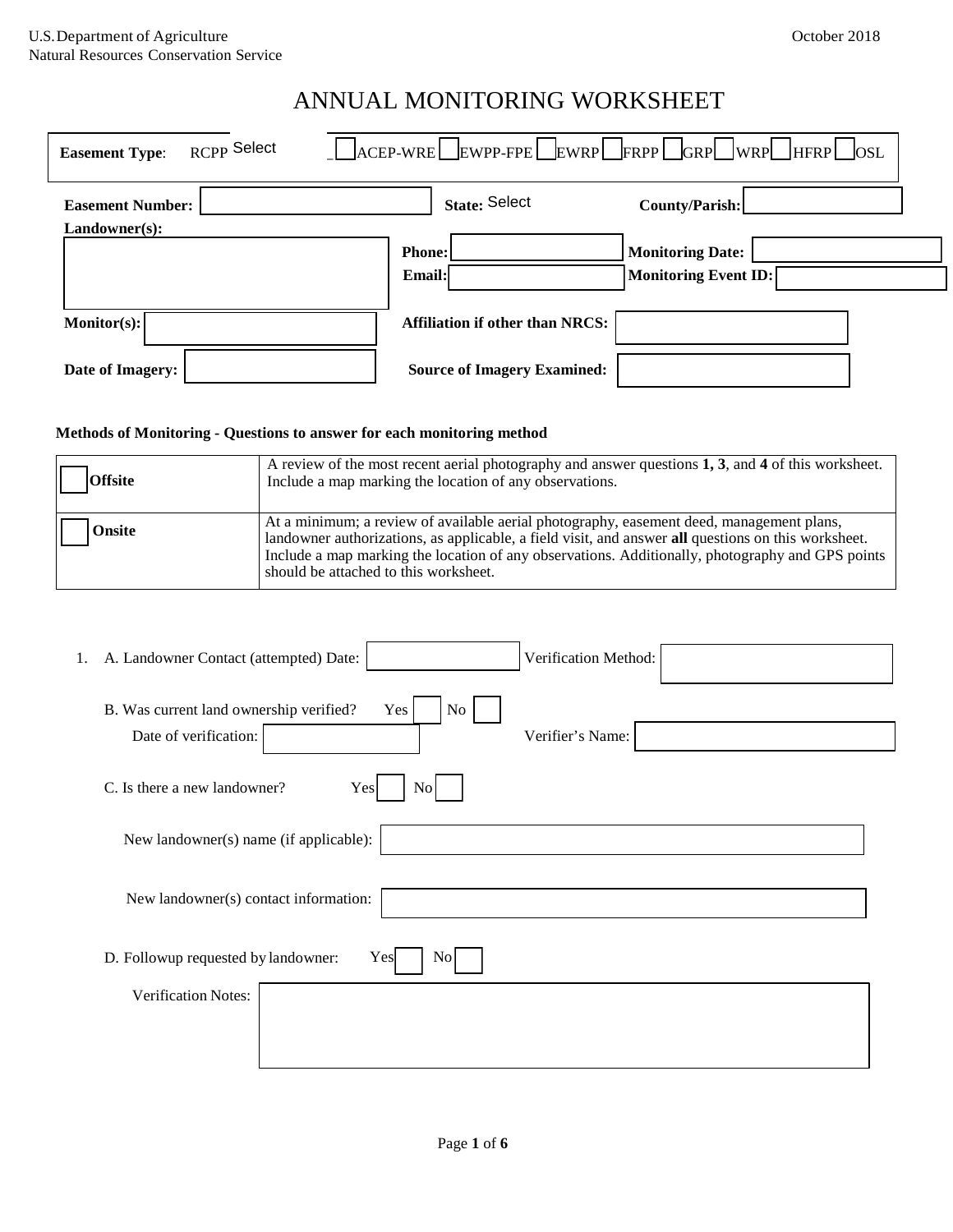This table is a list of possible action items that can be taken to address concerns or violations discovered during the monitoring event. Use this list as a reference when answering the monitoring questions that ask for action items to be listed. Some of the action items listed in this table are not applicable to all programs or all questions.

#### **Action Items**

| $(1)$ NRCS action needed (FA $(2)$ NRCS action needed<br>contract) | (third-party contract)                          | $(3)$ Entity action needed              | $(4)$ Landowner action $(5)$ CUA needed<br>needed |  |
|--------------------------------------------------------------------|-------------------------------------------------|-----------------------------------------|---------------------------------------------------|--|
| $(6)$ Plan needs to be<br>developed/updated                        | $(7)$ O&M plan needs to<br>be developed/updated | $(8)$ NRCS enforcement<br>action needed | $(9)$ Other                                       |  |

- 2) Was the landowner or decision maker present during the review? (Onsite monitoring only) Yes  $\vert$  No
	-
- 3) A. Are the terms and conditions of the easement deed being met?  $Yes$   $\bigcup$  No (e.g., no encroachment, dumping, unauthorized uses, etc.)

Select observed unauthorized uses (if applicable):

| $\Box$ Mining (includes peat/gravel)                            | <b>Aquaculture</b>              | <b>Commercial seed production</b> | <b>Dumping</b>    |
|-----------------------------------------------------------------|---------------------------------|-----------------------------------|-------------------|
| $\Box$ Cropping                                                 | Impervious surfaces             | Hydrology alteration              | Burning           |
| Infrastructure projects (phone,<br>gas, etc.)/energy production | <b>Illegal activities</b>       | <b>Haying</b>                     | <b>Grazing</b>    |
| <b>Encroachment</b>                                             | <b>Structures</b>               | <b>Mowing</b>                     | <b>Trails</b>     |
| Installation/maintenance of<br>acceptable structures            | Timber harvest/cutting          | <b>Pest management</b>            | <b>Food plots</b> |
| Maintenance of private drainage                                 | Carbon sequestration activities | Parked vehicles/equipment         | $\bigcap$ Road(s) |
| Unauthorized easement<br>subdivision                            | Tree/shrub planting             | Livestock                         | ∏Other            |

List the "other" unauthorized activities (if applicable):

B.Can unauthorized uses be resolved with a compatible-use authorization (CUA)? (not applicable to FRPP or GRP)  $Yes$   $|$   $No$   $|$   $N/A$ 

If applicable, list which unauthorized uses may be resolved with a CUA.

If the unauthorized use(s) will not be resolved with a CUA, list the applicable action items: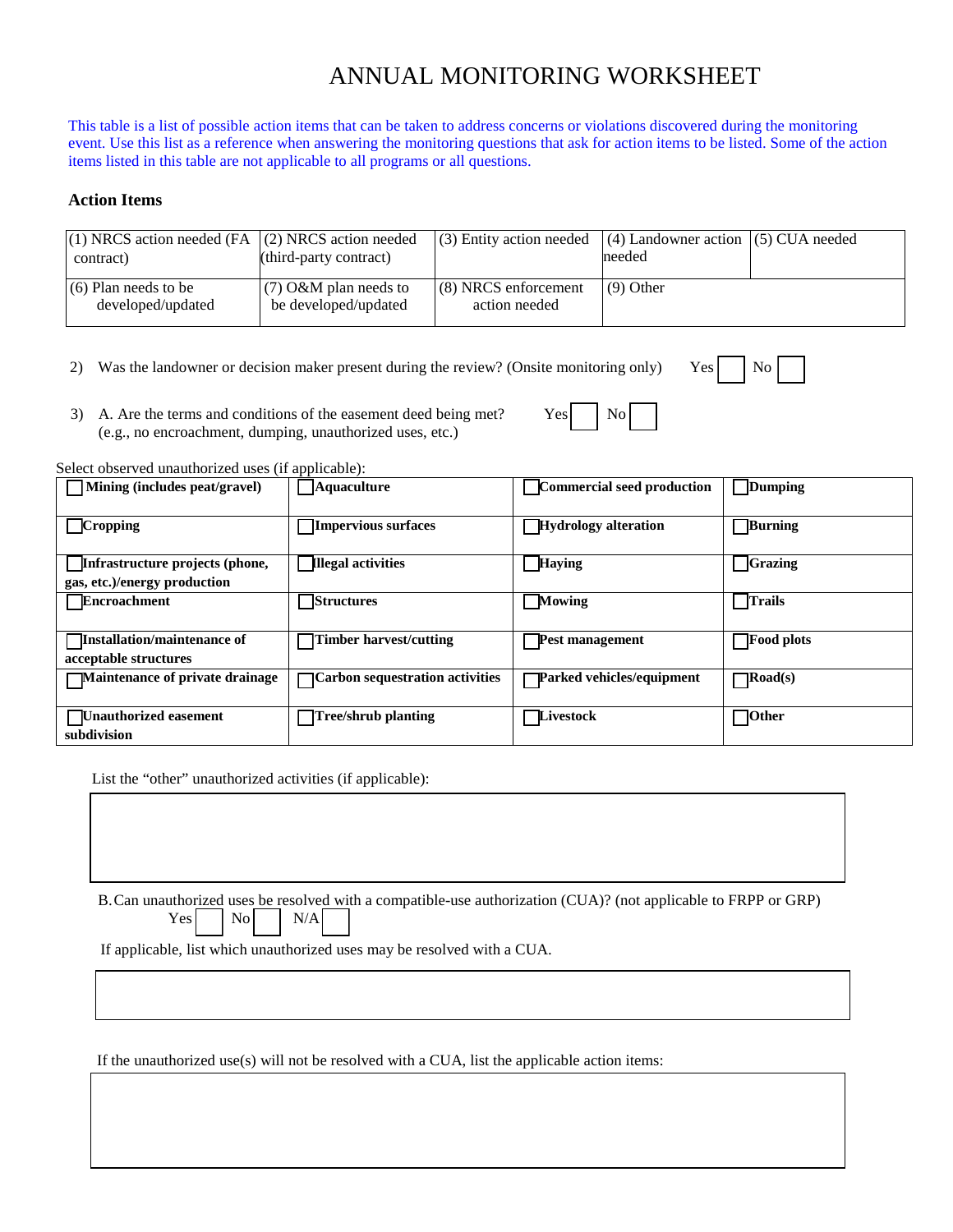4) Is there evidence of a spill or release of hazardous substances, petroleum products, or other potential environmental hazards on the property that need to be addressed?  $Yes \boxed{\phantom{0}}$  No

If yes, describe and indicate the location(s) on a property/site map. Consult with all appropriate administrative, technical, and legal staff to take required actions. List required action items:

Offsite Monitoring Observations:

5) A. Select current CUAs and enter their expiration dates (not applicable to GRP, FRPP, or OSL):

| <b>CUA Type</b>                                      | <b>Expiration Date</b> | <b>CUA Type</b>       | <b>Expiration Date</b> |
|------------------------------------------------------|------------------------|-----------------------|------------------------|
| Maintenance of private                               |                        | Carbon sequestration  |                        |
| drainage                                             |                        |                       |                        |
| Haying                                               |                        | Trails                |                        |
| Management/maintenance<br>activities                 |                        | Food plots            |                        |
| Installation/maintenance of<br>acceptable structures |                        | Pest management       |                        |
| Developed hunting/fishing                            |                        | Grazing               |                        |
| Mowing                                               |                        | <b>Timber Harvest</b> |                        |
| Other                                                |                        |                       |                        |

List the "other" items (if applicable):

| B. Are compatible-use authorizations being followed?<br>Yes 1<br>, Nol<br>N/A                                                                                  |
|----------------------------------------------------------------------------------------------------------------------------------------------------------------|
| Yes<br><b>Nol</b><br>6) A. Is the easement accessible by a legally described route?                                                                            |
| B. If there is no recorded access or the recorded access is not being used, is the easement accessible by an alternative route?<br>$\overline{N_{O}}$<br>Yes l |
|                                                                                                                                                                |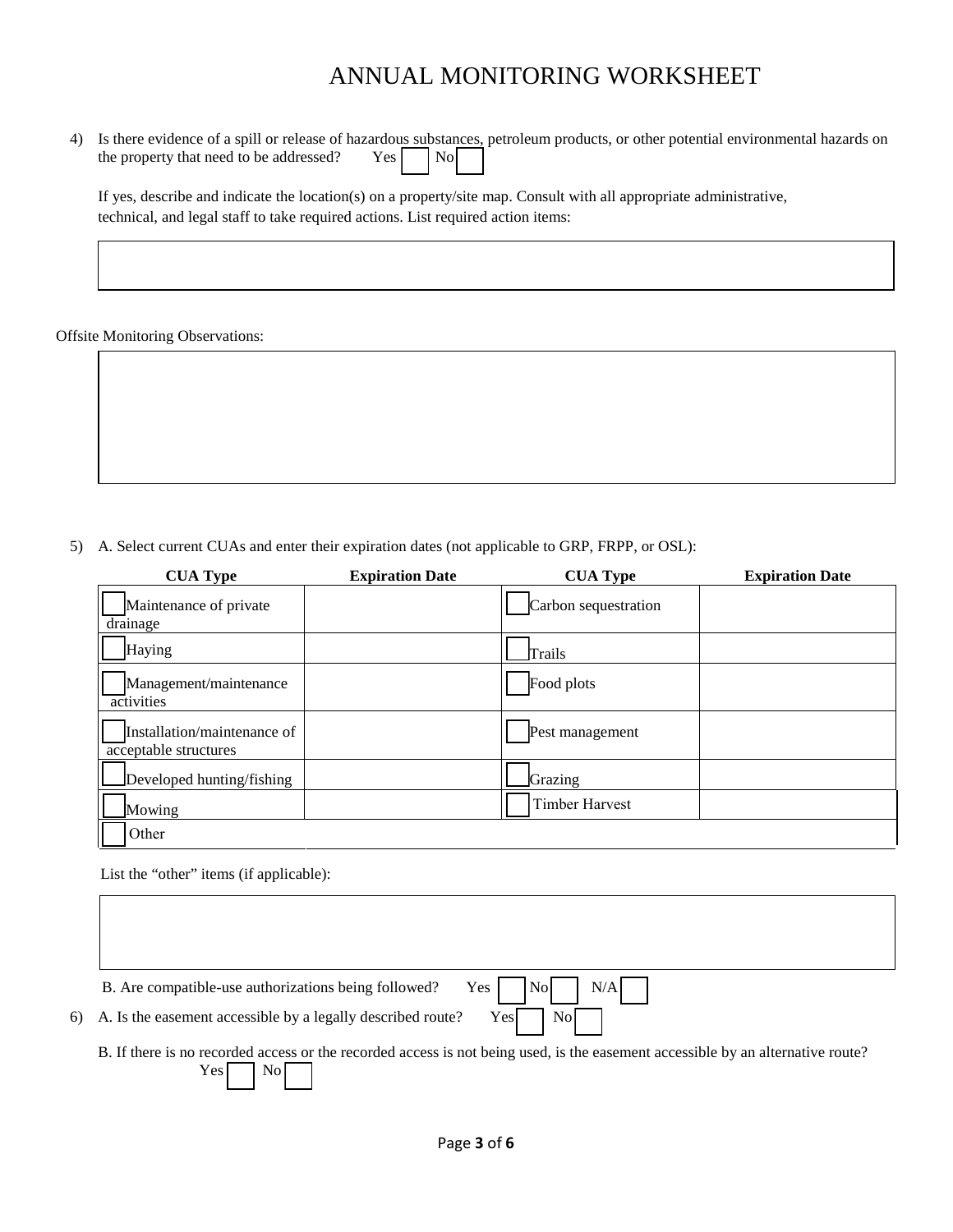List action items and reasons why the recorded access is not being used.

| 7)                                                                                                                                                            | Is the boundary clearly marked and identifiable? (not applicable to FRPP or OSL)<br>No<br>N/A<br>Yes                  |                                                                                                                     |                                          |  |
|---------------------------------------------------------------------------------------------------------------------------------------------------------------|-----------------------------------------------------------------------------------------------------------------------|---------------------------------------------------------------------------------------------------------------------|------------------------------------------|--|
|                                                                                                                                                               | Boundary not marked                                                                                                   | Corner/high-risk markers missing                                                                                    | One to several low risk posts<br>missing |  |
|                                                                                                                                                               | Other                                                                                                                 |                                                                                                                     |                                          |  |
|                                                                                                                                                               |                                                                                                                       | List action items, if no, and list where boundaries are not clearly marked or identifiable:                         |                                          |  |
|                                                                                                                                                               |                                                                                                                       |                                                                                                                     |                                          |  |
| 8)<br>Are the objectives of the management plan being met (e.g., grazing plans, WRPO, conservation plan, mitigation plan, etc.)?<br>Yes<br>$\vert$ No $\vert$ |                                                                                                                       |                                                                                                                     |                                          |  |
|                                                                                                                                                               | List action items, if no:                                                                                             |                                                                                                                     |                                          |  |
| Are installed practices being properly operated and maintained (e.g., in accordance with job sheets, O&M plans, etc.)?<br>9)<br>Yes<br>No<br>N/A              |                                                                                                                       |                                                                                                                     |                                          |  |
|                                                                                                                                                               | List action items, if no:                                                                                             |                                                                                                                     |                                          |  |
| 10) Have planned restoration or enhancement objectives been met?<br>Yes<br>N/A<br>$\rm{No}$                                                                   |                                                                                                                       |                                                                                                                     |                                          |  |
|                                                                                                                                                               | List action items, if no:                                                                                             |                                                                                                                     |                                          |  |
|                                                                                                                                                               |                                                                                                                       |                                                                                                                     |                                          |  |
|                                                                                                                                                               | 11) A. Are threatened or endangered species present on or proximal to this land?<br>N/A<br>Yes<br>No                  |                                                                                                                     |                                          |  |
|                                                                                                                                                               | If yes, are identified habitat elements being provided to the extent possible?<br>N/A<br><b>Yes</b><br>N <sub>0</sub> |                                                                                                                     |                                          |  |
|                                                                                                                                                               | List action items, if no:                                                                                             |                                                                                                                     |                                          |  |
|                                                                                                                                                               |                                                                                                                       |                                                                                                                     |                                          |  |
|                                                                                                                                                               | Yes<br>No<br>N/A                                                                                                      | B. Have the appropriate consultations occurred or NEPA documentation completed? (e.g., FWS, State specialist, etc.) |                                          |  |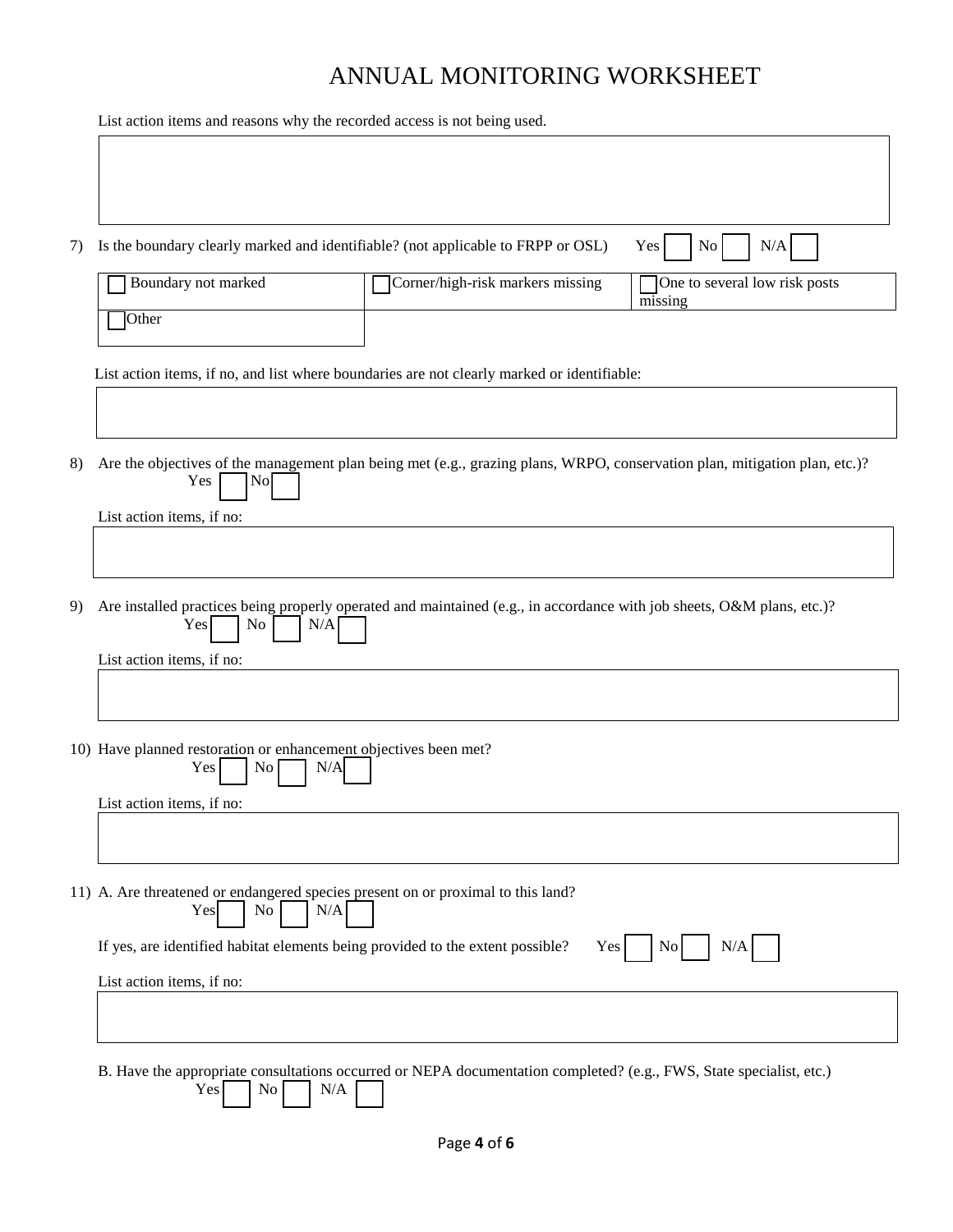| List action items, if no:                                                                                                                                                                             |  |  |  |
|-------------------------------------------------------------------------------------------------------------------------------------------------------------------------------------------------------|--|--|--|
|                                                                                                                                                                                                       |  |  |  |
| 12) Is acceptable hydrology present?<br>Yes<br>N <sub>0</sub><br>N/A                                                                                                                                  |  |  |  |
| List action items, if no:                                                                                                                                                                             |  |  |  |
| 13) Is acceptable vegetation present?<br>Yes<br>No<br>N/A                                                                                                                                             |  |  |  |
| List action items, if no:                                                                                                                                                                             |  |  |  |
|                                                                                                                                                                                                       |  |  |  |
| 14) Are there noxious plant or pest species problems that need to be addressed? (Deed, State, or local requirements)?<br>Yes<br>$\overline{N_{0}}$<br>N/A                                             |  |  |  |
| List action items, if yes:                                                                                                                                                                            |  |  |  |
|                                                                                                                                                                                                       |  |  |  |
| 15) Are deed requirements being met for cultural resource protection?<br>N/A<br>Yes<br>No.                                                                                                            |  |  |  |
| List action items, if no:                                                                                                                                                                             |  |  |  |
|                                                                                                                                                                                                       |  |  |  |
| 16) Are necessary water rights being maintained in accordance with the deed, contract or other agreement requirement?<br>Yes<br>$\overline{N_{O}}$<br>N/A                                             |  |  |  |
| List action items, if no:                                                                                                                                                                             |  |  |  |
|                                                                                                                                                                                                       |  |  |  |
| 17) Are there enhancements necessary to improve the site or other followup action items needed?<br>Yes<br><b>No</b><br>List action items, if yes:                                                     |  |  |  |
|                                                                                                                                                                                                       |  |  |  |
| 18) Are there areas of concern? (e.g., potential violation or encroachment, high-risk activities on or adjacent to easement area,<br>conflicting landowner objectives, etc.)<br>Yes<br>N <sub>o</sub> |  |  |  |
| List action items, if yes:                                                                                                                                                                            |  |  |  |
|                                                                                                                                                                                                       |  |  |  |